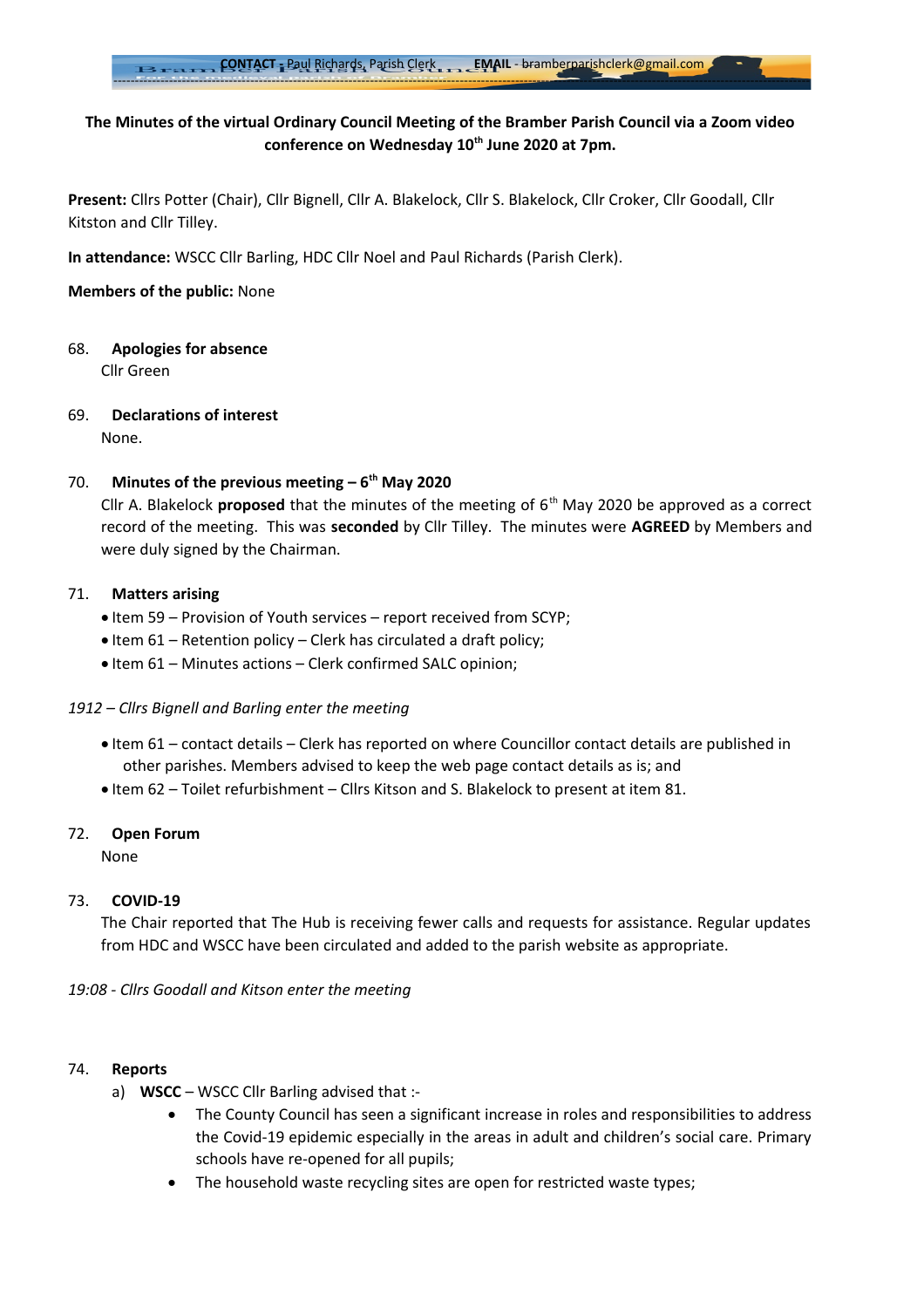- The cost to WSCC to provide additional services to address the Covid-19 epidemic is forecast to be £80-85 million. Grants from Government totalling £40m have been received leaving a considerable shortfall for the County to address;
- An additional grant of £15m has been received from Government to address road repairs and potholes; and
- Locally, Cllr Barling continues to support residents with their queries and concerns.
- b) HDC Cllrs Croker and Noel reported that:-
	- The Covid-19 crisis has seen a financial shortfall for HDC forecast to be between £3-£8m;
	- The second round of small business grants, dispersed by HDC on behalf of Government, is now limited to £10,000 per application;
	- Rural car park charges are to be re-implemented as from 15<sup>th</sup> June 2020;
	- The interim report of the Draft Local Plan consultation process has been published. Of the circa 6,400 comments received, around 1,700 refer to the issue of housing provision (most of which object to the proposed strategic housing site to the north of Henfield). HDC has been advised that the published housing targets and the overall Local Plan timetable remain unchanged;
	- The household waste recycling sites are open however, the side-waste collection service has now ceased;
	- A consultation on Open Spaces has commenced; and
	- The Chair asked if the 5 year land supply target had been achieved. Cllr Noel advised that there is sufficient land supply and HDC will keep to the required timetable. Cllr Barling advised that the leaders of the 5 District Councils in West Sussex and WSCC have written jointly to the Communities Minister on this matter.
- c) Neighbourhood Wardens The Chair referred to the report, circulated previously, from the Wardens. He advised that they continue to support The Hub with Covid-19 assistance and that there were no outstanding issues. Cllr Croker reported that despite traffic numbers having reduced across the parish, the overall speed of the remaining traffic had increased. Cllrs Noel and Barling advised that the local MP has written to Government highlighting this issue. The Clerk advised that the Community Speedwatch campaigns had re-started. He agreed to recommence the local Speedwatch activities for Bramber and Upper Beeding
- d) Joint Parishes Cemetery Committee no update.
- e) Joint Parishes Youth Committee The Chairman advised that the service is gradually returning to open meetings.
- f) HALC no update.
- g) Village Hall no update.

### 75. **Highways and Public Rights of Way**

 The Chairman reported that cyclists continue to cycle on the Walks for All path in contravention of the well signed notices. Cllr Barling advised that he has reported this to the Police. Overall, Members noted a significant increase in visitors to the parish with the car park often at full capacity;

 Cllr Goodall enquired when the overgrown vegetation adjacent to the river footpaths would be attended to. The Clerk was asked to check this with the EA. Cllr Barling advised that a public right of way maintenance programme had been announced to commence in July and August;

 The Clerk summarised the issue for the reported graffiti under the A2983 road bridge. The report from the Wardens, circulate previously, was reviewed. Cllr Barling requested that the Clerk send the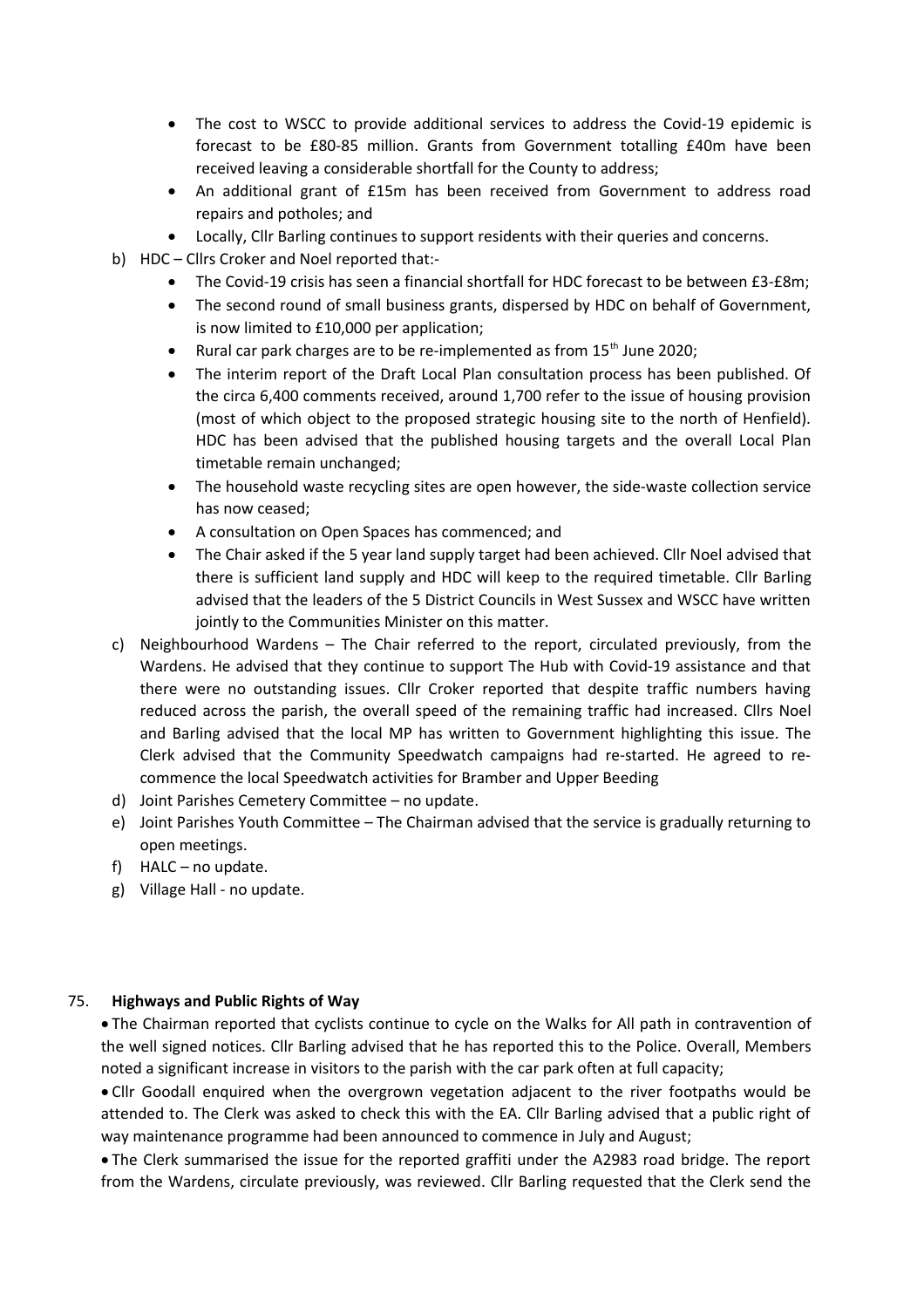report to him. The Clerk was also asked to obtain a quote from HDC to undertake the removal of the graffiti.

 Cllr Croker advised that the local Facebook page had reported issues of anti-social parking in Castle Lane causing congestion and restrictions;

 Cllr A. Blakelock referred to the correspondence, circulated previously, related to the Steyning for Trees initiative. Bramber could be incorporated into the project with trees to be planted along suitable road verges. The verge alongside the A283 was identified as a suitable location. However, the verge is owned by WSCC and there could be underground cables under the verge. Sapling trees (at a cost of £150) could be provided or whips (young trees) provided free of charge. The project might donate two or three saplings to BPC. The Chairman advised that the owner of Bramber Brooks might also be interested in this project. Cllr A. Blakelock agreed to contact the project to see if the A283 might be a suitable location for them; and

 The Chairman advised that the public toilets in Steyning have opened to support the re-opening of the High Street. The Covid-19 guidelines suggest that public toilets should only be open at Alert Level 2 and would require that a more stringent cleaning regime is implemented. Members discussed the possibility of re-opening the Bramber public toilet and reviewed both the additional costs and who could clean the facility. The Clerk was asked to prepare the necessary risk assessment in preparation to re-open the toilet together.

### *19:56 - Cllrs Barling leaves the meeting*

 The Chairman reported that visitor numbers had increased and that the Castle pub had commenced a takeaway drink service. Most of the customers appear to drinking beer in The Street and complaints had been received about the lack of social distancing. The Chairman has referred this to the Wardens and the Clerk has reported the matter to the local PCSOs. Cllrs Croker and Noel advised that the HDC Licensing officers could offer the necessary advice relating to off-sales. Cllr Noel agreed to contact the licensing officer to check the licence details.

#### 76. **Finance and General Purposes**

a) Members **AGREED** that the payments for June 2020 be paid. Members also noted that payments for the current toilet cleaning contractor were due to be reviewed. Members **AGREED** to cease future payments. The Chairman agreed to contact the contractor and advise him accordingly. The Clerk also advised that the current payment arrangements to this contractor might breach the IR35 HMRC regulations and agreed to review any potential liability to BPC. Members reviewed the Reserves position and the cash in bank figures. The Clerk explained that the general reserve should be between 30 and 50% of the precept amount and would act as an operating cost buffer in the case of an emergency.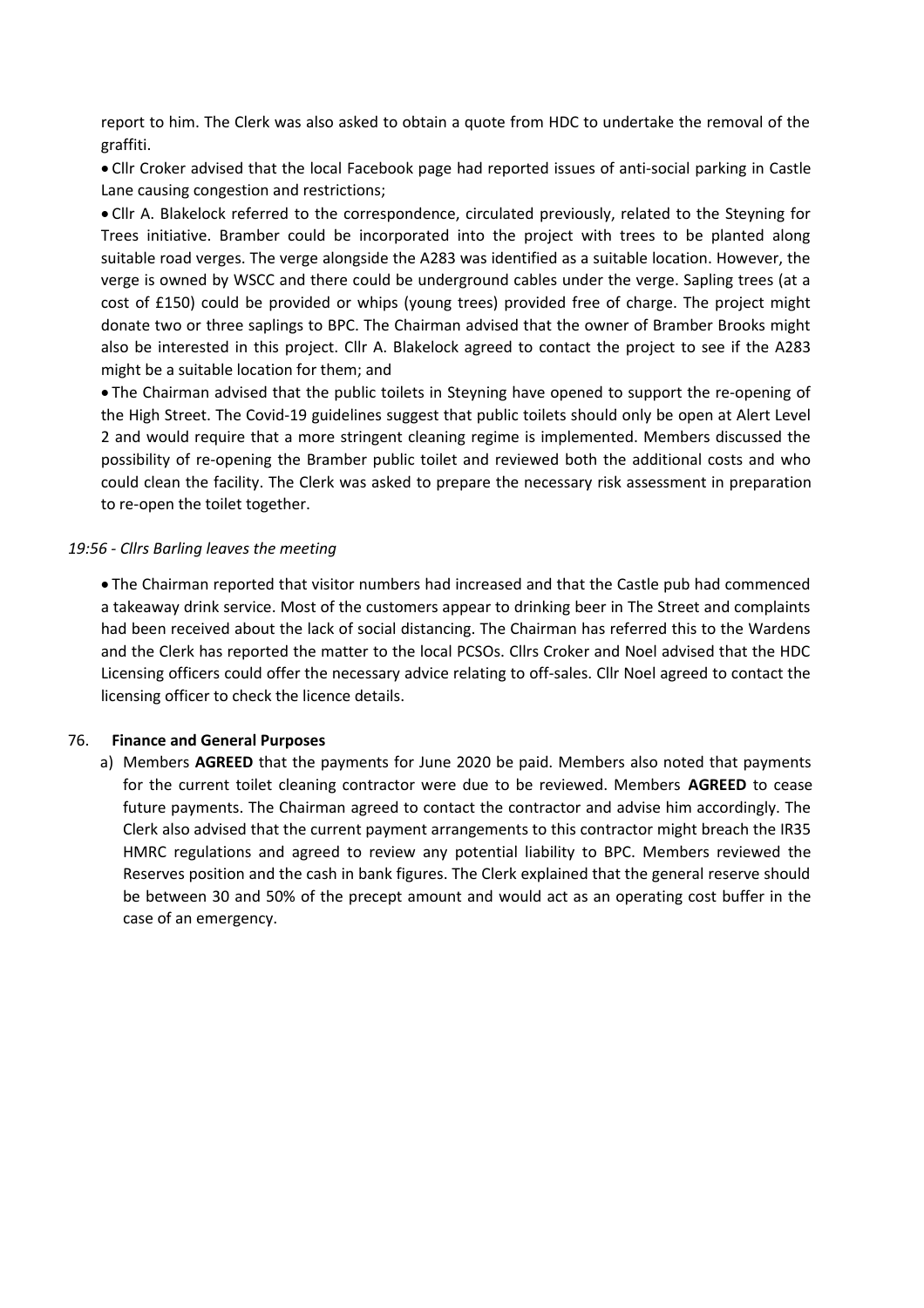| Payments 10 June 2020               |                                               |                               |                |               |          |
|-------------------------------------|-----------------------------------------------|-------------------------------|----------------|---------------|----------|
| <b>Approved at last meeting</b>     | <b>Invoiced Services</b>                      | Voucher                       | <b>Chq Nos</b> | <b>Amount</b> |          |
| Paul Richards                       | Clerk's salary and expenses - April 2020      | 13/14/15                      | 2341           | £             | 580.34   |
| Beeding and Bramber Village Hall    | Hall hire - 02/03/2020                        | 16                            | 2342           | £             | 24.50    |
| <b>Blockbusters</b>                 | Drain clearance 02/03/2020 - Bramber car park | 17                            | 2343           | £             | 163.20   |
| Mike Croker                         | Payment to Will Bourne re moving MVAS 21/4    | 18                            | 2344           | £             | 57.90    |
| <b>Business Stream</b>              | Balance of Water Supply 20017-2020            | 19                            | 2345           | £             | 346.37   |
| P Kirchel                           | Cleaning of public toilets paid 30th March    | 21                            | <b>SO</b>      | £             | 185.00   |
| <b>EDF</b>                          | Electricity supply to toilets paid 15th April | 22                            | <b>DD</b>      | £             | 11.00    |
|                                     |                                               |                               |                |               |          |
|                                     |                                               |                               |                | £             | 1,368.31 |
| Income since last meeting           | <b>Amount</b>                                 |                               |                |               |          |
| <b>HDC Cleansing Grant</b>          | £<br>374.40                                   |                               |                |               |          |
| <b>TOTAL INCOME</b>                 | £<br>374.40                                   |                               |                |               |          |
| <b>BALANCES ON ACCOUNT</b>          |                                               |                               |                |               |          |
| <b>Current Account (Treasurers)</b> | £                                             | 15,264.97 As at 29 April 2020 |                |               |          |
| <b>EARMARKED RESERVES</b>           |                                               |                               |                |               |          |
| NHP reserve                         | £<br>2,500.00                                 |                               |                |               |          |
|                                     |                                               |                               |                |               |          |
| <b>RESERVES</b>                     | £<br>12,764.97                                |                               |                |               |          |
| PAID SINCE LAST MEETING             | <b>Invoiced Services</b>                      | Voucher                       | <b>Chq Nos</b> | Amount        |          |
| <b>Citizens Advice</b>              | Donation                                      | 20                            | 2346           | £             | 150.00   |
| P Kirchel                           | Cleaning of public toilets paid 31st April    | 23                            | DD             | £             | 185.00   |
| Mulberry & Co                       | <b>Internal Audit Fee</b>                     | 24                            | 2347           | £             | 126.00   |
| Paul Richards                       | Clerk's salary and expenses - May 2020        | 25                            | 2348           | £             | 494.00   |
| <b>NEST</b>                         | Pension April 2020                            | 26                            | <b>DD</b>      | £             | 78.00    |
| <b>EDF</b>                          | Elecricity for toilets - May 2020             | 27                            | <b>DD</b>      | £             | 11.00    |
| <b>NEST</b>                         | Pension May 2020                              | 28                            | DD             | £             | 78.00    |
| <b>TO APPROVE</b>                   |                                               |                               |                |               |          |
| None                                |                                               |                               |                |               |          |
| <b>REGULAR PAYMENTS</b>             |                                               |                               |                |               |          |
| P Kirchel                           | Cleaning of public toilets - May 2020         |                               | <b>SO</b>      | £             | 185.00   |
| <b>NEST</b>                         | Pension June 2020                             |                               | <b>DD</b>      | £             | 78.00    |
|                                     |                                               |                               |                |               |          |
|                                     |                                               |                               |                | £             | 1,385.00 |

- b) Internal Audit arrangements the Clerk referred to the report, circulated previously, from internal auditor. After discussion and review Members **AGREED** to accept the report. The Clerk will present the annual return for approval at the next meeting. Cllr Croker referred to governance arrangements and the suggestion of a three year business plan. Members agreed to review these matters at a future meeting.
- c) Donation request the Chairman referred to a donation request from Marie Curie. Members discussed whether donations should be reserved, at this time, for Covid-19 matters. The Chairman will contact The Hub to see if they require additional funding.
- d) GDPR future arrangements the Clerk referred to the proposed fee and if BPC should renew the GDPR Data Protection Officer (DPO) services. He advised that (a) local councils were exempt from the requirements to maintain a DPO position and (b) very few GDPR requests were being received by local councils across West Sussex. In light of this, the Clerk recommended that BPC do not procure the services of a DPO and that he could manage any subsequent issues. Members **AGREED** to cease the GDPR DPO services.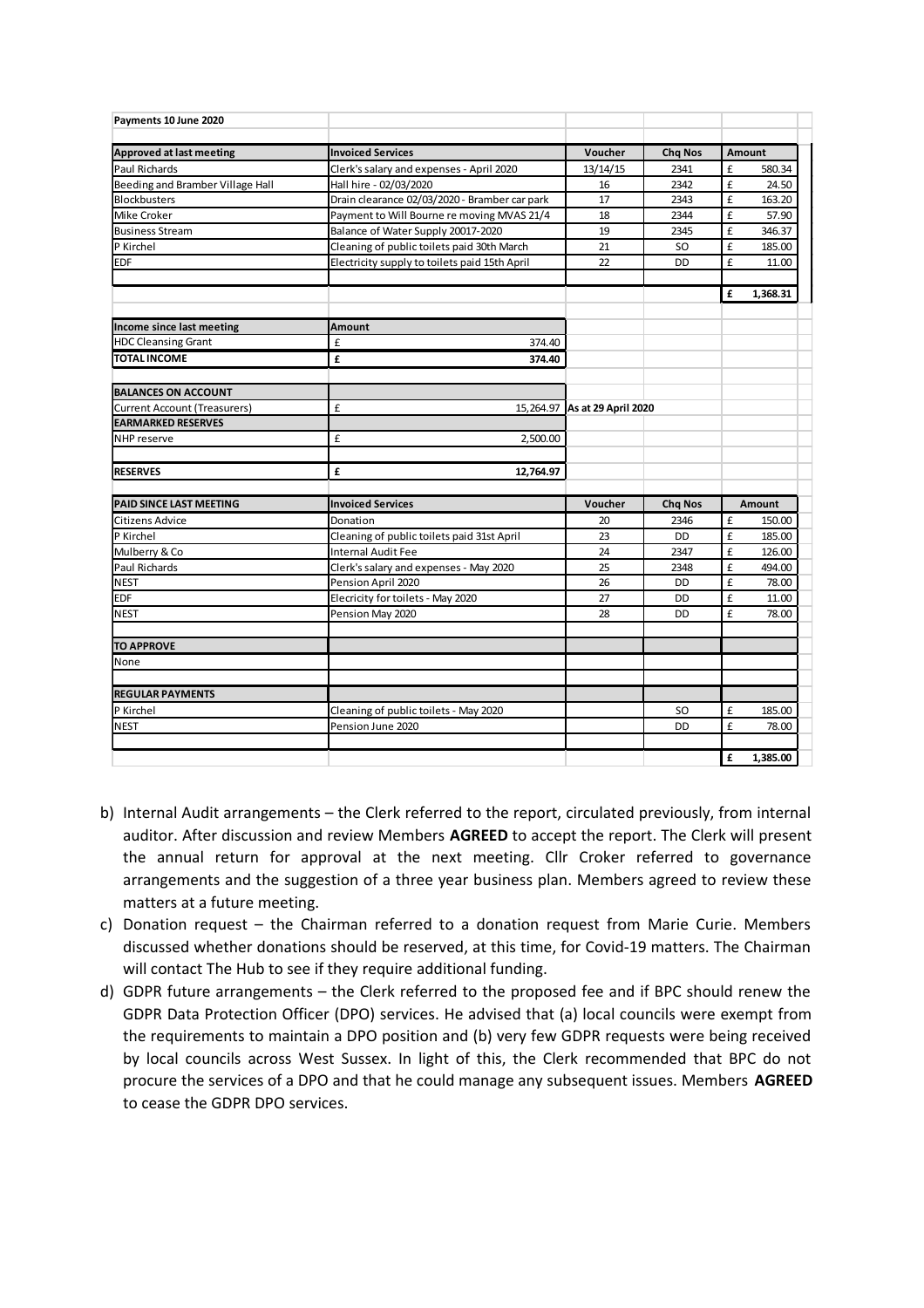# 77. **Planning**

- a) Applications
	- **SDNP/01947 Annington Commercial Centre, Annington Road, Bramber** Installation of 48 x 310W solar photovoltaic modules.

**Members voted to SUPPORT the application** (8 x support). Given the parish council has declared a climate emergency, this application supports the ambition to reduce carbon emissions.

 **DC/20/1002 - Lavender Cottage, The Street, Bramber** - Fell 1 x Cherry Tree and Surgery to 1 x Yew.

**Members voted to SUPPORT the application** (8 x support).

 **DC/20/1013 - Oakleigh House, Little Drove, Bramber** - Fell 1 x Beech and Surgery to 2 x Ash and 1 x Beech

**Members voted to SUPPORT the application** (8 x support).

 **SDNPA/20/01986 - Former Annington Mere Cottages, Annington Road, Bramber** - Rationalisation of previous planning permissions reference SDNP/17/02771/FUL and DC/11/2322 and revisions to the elevational treatment of buildings, garden alignment and landscaping to provide for the phased development of four self-build residential dwellings, holiday let and stable on Land at Annington Mere, Annington Road, Bramber, West Sussex **Members voted to OBJECT to the application** (8 object). Members voted to object to the

application on the following grounds.

- o **Parking** It appears the revised plans have not taken into consideration the previous comments from WSCC Highways with regard to garage widths i.e. recommended 6m x 6m for 2 motor vehicles. The parish council considers that insufficient parking spaces have been proposed for the 3 homes and one holiday home. Parking on the street would be dangerous given the narrow road and the development needs to make more room for visitor and occupant parking.
- o **Bicycles** insufficient provision has been made to store bicycles, mobility scooters and other forms of transport.
- o **Access** the visibility splay proposals appear too narrow given the high speed of vehicles approaching the proposed development site from the south.
- o **CIL** Members were not convinced that the phasing of the development would meet the criteria for the self-build exemption claimed by the applicant.
- o **Affordable housing** one house has been offered as 'affordable housing' with a proposed discount to 80% of market value. Houses of the type described in the development could not be deemed 'affordable' even with the proposed discount.
- b) Decisions None
- c) Local Plan Preparation information request Infrastructure and Settlement Sustainability Members reviewed the existing plan and **AGREED** to respond using the criteria determined as part of the neighbourhood plan. The Clerk was asked to circulate a draft for approval.

# 78. **Youth Provision**

The Chairman referred to the response, circulated previously, from SCYP.

# 79. **Neighbourhood Plan update**

The Chairman advised that an Inspector, to review the final draft plan, has been appointed and we await feedback from the Regulation 16 consultation. He also referred to a request from HDC to support their position on the delay to referendums in relation to almost 'made' neighbourhood plans. The Clerk was asked to circulate a suitable draft.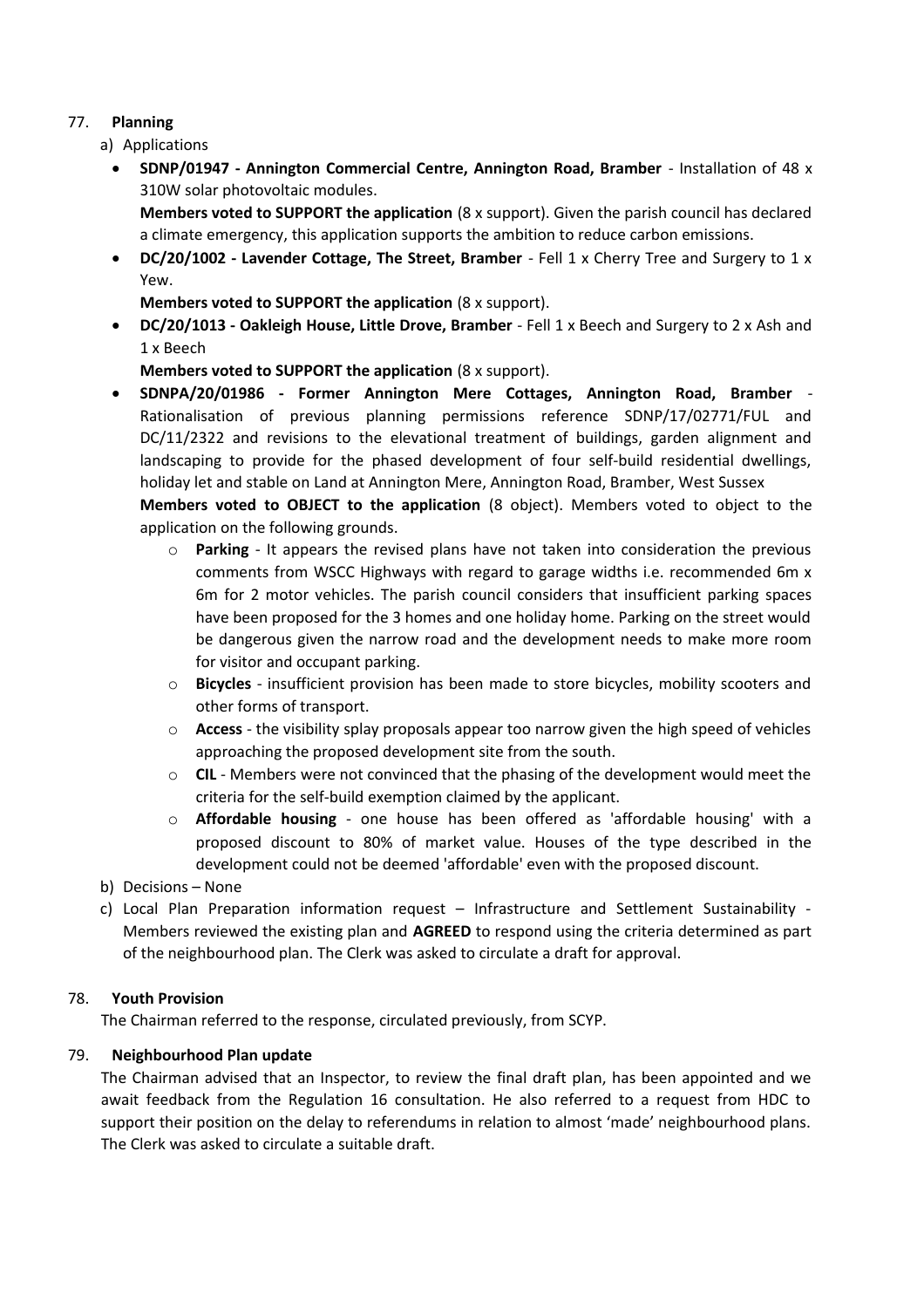### *20:50 - Cllr Noel leaves the meeting*

#### 80. **Toilet refurbishment**

Cllr S. Blakelock updated Members that, post Covd-19, the future for public toilet design may be significantly different. He advised that BPC await future guidelines to allow for these new design proposals to be incorporated. Cllr Kitson agreed to update Members with any developments.

### 81. **Environment**

 The Chairman advised that English Heritage had introduced car park charges at Bramber Castle at a charge of £2 per visit. Payment is by mobile phone/text. Residents will receive an exemption for charges. English Heritage has agreed to write to the parish council relating to these charges; and

Cllr Tilley referred to the caravan parked at the High Trees car park at Upper Beeding.

### *21:04 - Cllr Potter leaves the meeting. Cllr Croker takes the Chair.*

### 82. **Climate Emergency**

Cllr A. Blakelock that the 2030 Vision project was on hold. However, the project would like to send a survey to all Members relating to online Vision for 2030. Cllr Tilley agreed to put the link on the BPC website.

## 83. **Correspondence**

#### **CORRESPONDENCE LIST AS FROM 28th April 2020**

| <b>DATE</b> | <b>FROM</b>  | <b>SUBJECT</b>                       |
|-------------|--------------|--------------------------------------|
| 28/4        | <b>SALC</b>  | VE day advice from HMG               |
| 1/5         | <b>SALC</b>  | Letter from Local Govt Minister      |
| 5/5         | <b>SALC</b>  | Weekly update                        |
| 4/5         | <b>Clerk</b> | Travellers on the move               |
| 6/5         | Clerk        | <b>Updated minutes</b>               |
| 6/5         | <b>Clerk</b> | WSCC update re amenity site opening  |
| 8/5         | <b>SDNPA</b> | Newsletter                           |
| 8/5         | <b>SALC</b>  | Update                               |
| 12/5        | <b>SYCP</b>  | Update                               |
| 13/5        | WSCC/HDC     | <b>Travellers</b>                    |
| 13/5        | <b>HDC</b>   | Planning update                      |
| 13/5        | <b>HDC</b>   | Large traveller group update         |
| 18/5        | <b>WSCC</b>  | Covid-19 update                      |
| 18/5        | <b>HDC</b>   | <b>Travellers</b>                    |
| 21/5        | <b>WSCC</b>  | Covid survey                         |
| 21/5        | <b>HDC</b>   | Covid-19 update                      |
| 22/5        | Clerk        | ROI update                           |
| 27/5        | <b>HDC</b>   | Local plan comments                  |
| 27/5        | <b>WSCC</b>  | Schools consultation                 |
| 27/5        | <b>SALC</b>  | Weekly update                        |
| 28/5        | <b>WSCC</b>  | Amenity site update                  |
| 28/5        | <b>WSCC</b>  | <b>Travellers</b>                    |
| 29/5        | <b>HDC</b>   | IDR and SSR consultation             |
| 29/5        | <b>Clerk</b> | Trees - map showing highway boundary |
| 1/6         | Wardens      | Wardens report                       |